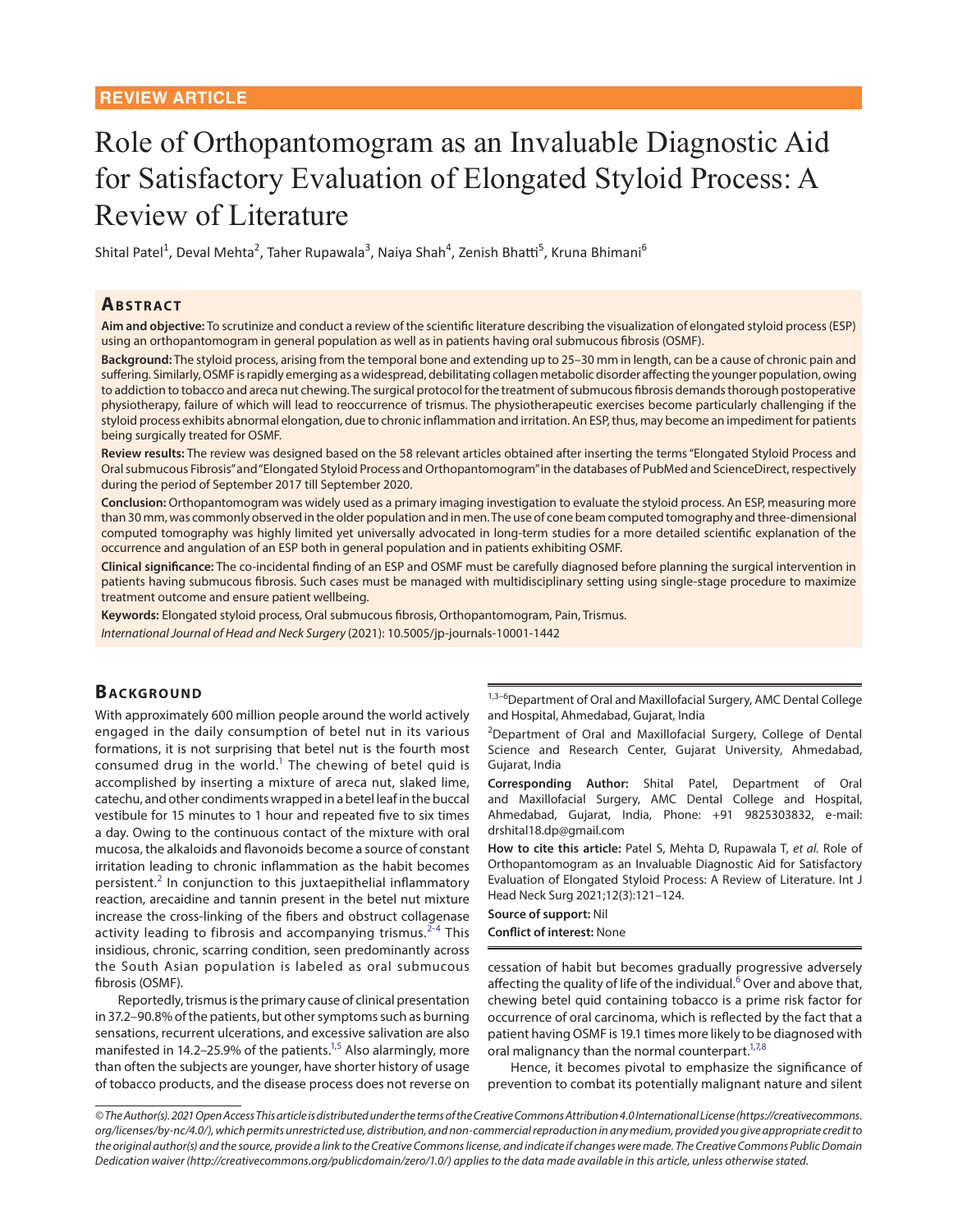yet irreversible degradation on the quality of life of the patient. Mandatory cessation of the destructive oral habits must be advised with early and prompt diagnosis and therapy. Medical agents are initiated as part of empirical and symptomatic treatment modalities in the form of anti-inflammatory, scavenging and antifibrotic drugs.<sup>9</sup> Surgical options, reserved for patients having severe trismus, range from simple scalpel excision of bands to the use of lasers and locoregional flaps.<sup>[5](#page-3-4)</sup> In addition to the active management employed, it has to be inevitably supplemented with rigorous physiotherapy which includes various muscle stretching exercises to augment mouth opening and failure to comply with this, often painful yet rigid, physiotherapy regime can unavoidably lead to recurrence of severe trismus.

Negligence toward physiotherapy may be precipitated by the presence of an elongated styloid process (ESP) amongst other probable causes. It is hypothesized that the embryonic origin of the styloid process, which normally continues to lengthen till 30 years of life, can exhibit mineralization at a much later stage at its insertion to the lesser cornu of hyoid bone due to chronic inflammation from constant mucosal trauma. This may lead to vague facial pain on swallowing and turning the head, in turn ensuring total omission of postoperative physiotherapy in a patient already treated for intraoral fibrosis. The aim of this article was to explore the available literature describing the radiographic detection of an ESP using an orthopantomogram (OPG), specifically in patients having OSMF based on the previously stated hypothesis.<sup>10[,11](#page-3-20)</sup>

#### <span id="page-1-10"></span>**REVIEW RESULTS**

A systematic search was conducted in the literature to identify relevant research papers from the period of September 2017 till September 2020. The existing data were scanned using the term "Elongated Styloid Process and Oral Submucous Fibrosis" and "Elongated Styloid Process and Orthopantomogram " in online database of United States National Library of Medicine: PubMed [\(http://www.ncbi.nlm.nih.gov/pubmed/](http://www.ncbi.nlm.nih.gov/pubmed/)) and science direct database which is a registered trademark of Elsevier. ([https://](https://www.sciencedirect.com) [www.sciencedirect.com\)](https://www.sciencedirect.com). There was no exclusion on the language of publication. A single author analyzed the relevant titles and abstracts recognized after the initial search and filtered potentially eligible studies relevant to the subject of this review. All articles elucidating the presence of an ESP identified using an OPG in the general population as well as in patients having OSMF were included in this review.

Ninety-seven articles were retrieved with the search using the terms "Elongated Styloid process and Oral Submucous Fibrosis" and " Elongated Styloid Process and Orthopantomogram" in the online PubMed as well as ScienceDirect databases. The search terms "Elongated Styloid process and Oral Submucous Fibrosis" yielded four articles from the database of PubMed and none from the database of Science direct. On the other hand, 68 research papers, from the PubMed database, and 25 study articles,from the ScienceDirect database, were obtained when the search was directed using the terms "Elongated Styloid Process and Orthopantomogram." A total of 39 articles were eliminated from the course of the review as the subject of their discussion did not conform to the matter addressed in this review. Relevant information with respect to the study population, type of radiographic machine used, and radiographic appearance of the styloid process was retrieved and reviewed.

#### Discussion

<span id="page-1-16"></span><span id="page-1-15"></span><span id="page-1-14"></span><span id="page-1-13"></span><span id="page-1-12"></span><span id="page-1-9"></span><span id="page-1-0"></span>As an OPG offers an unobstructed view of an otherwise anatomically complex maxillofacial skeleton, it is the most routinely used radiographic modality to accurately examine the upper and lower jaws in the clinical practice.<sup>12,13</sup> In spite of the vast selections of radiographic methods used to observe the styloid process such as anteroposterior skull radiograph, Towne's view radiograph, and lateral skull radiograph, over the greater part of the 20th century, OPG has been the investigation of choice for multiple researchers due to its numerous advantages[.10](#page-3-7)[,14](#page-3-8)[-16](#page-3-9) Majority of researchers such as More and Asrani and Magat and Ozcan performed their radiographic examination using a Kodak 8000C Digital Panoramic System (Kodak 8000C, Mumbai, India) with a magnification factor of 1.29,<sup>15[,17](#page-3-11)</sup> whereas earlier studies such as the one done by Keur et al. relied on the Seimens OP5 Panoramic Machines (Siemens OPS, Siemens AG, Bensheim, West Germany) with image enlargement as high as 11% owing to which the authors admitted that the use of OPG for manual measurement of styloid process, using callipers and rulers, was fairly inaccurate and unreliable since there was overprojection of adjacent structures during the measurement of the basal part of the process.<sup>18</sup> This is in sharp contrast with the present technique of the use of accompanying Kodak software (Kodak, version 6.7, Mumbai, India) or Adobe Photoshop CS4 software (Adobe Systems Inc., San Jose, CA, USA)<sup>15,[17](#page-3-11)[,19](#page-3-13)</sup> or Sidexis Software (Sirona Dental Systems, Inc., USA)<sup>20</sup> which provide consistently precise measurements when measured with the standardized anatomical landmarks of its emergence from the temporal bone to the tip. The clinical-radiographical correlation of an ESP in a symptomatic patient has been recommended through a three-dimensional computed tomography (CT) so as to definitively delineate the orientation of the medially directed styloid process along with its length. $16,21$  $16,21$ 

<span id="page-1-11"></span><span id="page-1-7"></span><span id="page-1-6"></span><span id="page-1-5"></span><span id="page-1-4"></span><span id="page-1-3"></span><span id="page-1-2"></span><span id="page-1-1"></span>The exact length of the styloid process has been the matter of prime interest around which the incipient studies revolved and is said to be ranging from 20 to 30 mm. There has been a consensus amongst the records stating the styloid process measuring more than 30 mm can be regarded as elongated[.15](#page-3-10)[,17](#page-3-11)[,19](#page-3-13),[22,](#page-3-16)[23](#page-3-17) More and Asrani, $15$  Ferrario et al., $22$  Jung et al., $23$  and Bruno et al. $20$  reported no statistical difference between the length of the ESP between the right and left sides, whereas Magat and Ozcan<sup>17</sup> and Roopashri et al[.19](#page-3-13) noted an evident increase in the elongation on the left side, in confirmation with the findings of Guo et al.<sup>24</sup> This difference can be attributed to prolonged unilateral function which might hint toward a possible role of mastication in styloid process calcification.<sup>25</sup> This interrelation warrants further research, specifically in patients having chronic habit of chewing tobacco products as the only previous study on similar lines done by Shivakumar et al. consisted of a too small sample size to provide any definite inference.<sup>11</sup> Moreover, it presented a harmonious result to the other studies pertaining to the general population wherein bilateral elongation was found to be more common than unilateral elongation.

<span id="page-1-8"></span>As far as the radiographic appearance of the styloid process is concerned, Langlais et al. $14$  was the first author to categorize the process into three types of radiographic appearance and four types of pattern of calcification. This system of classifying the process has been particularly favored due to its widespread applicability and ease of use. More and Asrani<sup>15</sup> noted a clear majority in the observation of type I (elongated) styloid process with as many as 86.7% of the sample displaying it on the right and left side. The type III (segmented) variety was found to be scarce within the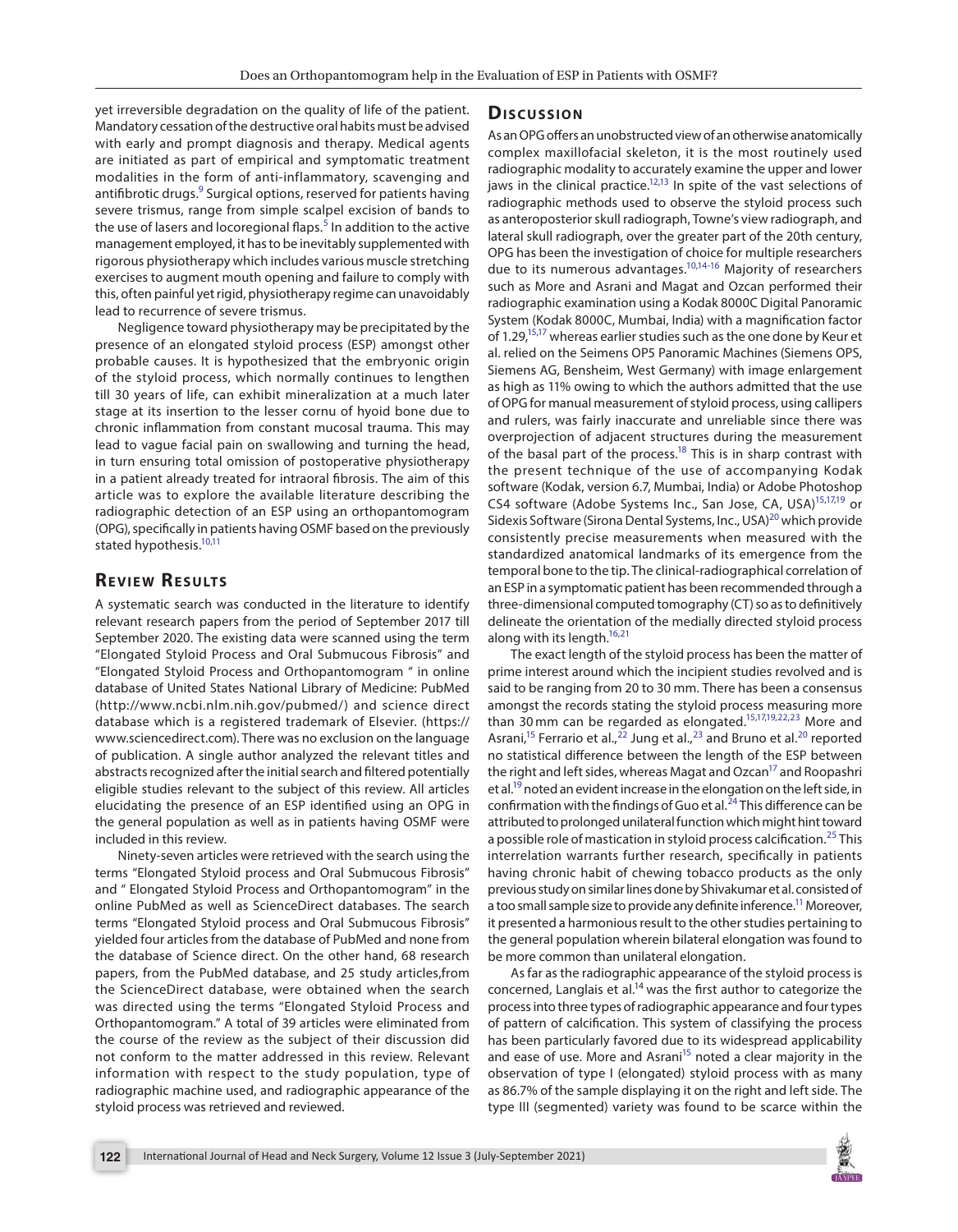sample with only 1.26–5.95% being recorded. This was challenged by the observations of Roopashri et al.<sup>19</sup> who noted an almost equal distribution of the three categories of radiographic appearances on both sides. This disparity in the results was attributed to the variation in sample sizes. Again, the evaluation done in general population needs to be replicated in a sustainable sample of OSMF patients as the only available data provided by Shivakumar et al. denote a clear preponderance for type I and absolute absence of type III of styloid process.<sup>11</sup> A study with a larger sample shall provide a broader view for the radiographic comparison of morphology as well as pattern of calcification and discover probable correlation to its etiopathogenesis, if any.

There has been extensive attempts to interconnect the chances of elongation of the styloid process with the gender of the patient. More and Asrani,<sup>15</sup> Jung et al.,<sup>[23](#page-3-17)</sup> as well as Shivakumar et al.<sup>11</sup> have confidently asserted that males predominantly elicit an ESP. It is interesting to note that a preference for the male sex has also been detailed with respect to the prevalence of OSMF due to their occupation as well as convenient availability of tobacco in its various forms in the Indian market.<sup>1,[5](#page-3-4)</sup> This common factor reveals a plausible correlation between the presence of ESP and OSMF which stands further consolidated by the findings of Shivakumar et al.<sup>11</sup> who reported a 90.9% male dominance in his study sample which constituted only patients having OSMF. On the contrary, Ferrario et al.<sup>[22](#page-3-16)</sup> and Roopashri et al.<sup>19</sup> differed in their results while studying the general population, showing a female predilection for an ESP, possibly due to an endocrine disorder related to menopause. In addition, there is an absolute agreement within the available data with regards to the effect of advancing age with the disease process of an ESP. It is suggested that as the age progresses, the potential for elongation increases manifold explained by the embryonic tissue calcification at a later age probably owing to chronic stimuli.<sup>11,[26](#page-3-22),[27](#page-3-23)</sup> Increased serum calcium concentration and high heel bone density with advanced age also promote the notion of detection of an ESP in the elderly.<sup>19,[28](#page-3-24)</sup>

<span id="page-2-5"></span><span id="page-2-2"></span>A cross-sectional study performed by Kundu et al. to describe the causes of recalcitrant chronic sore throat typically revealed that over 38.9% of the patients confessed to the use of tobacco products and were clinically diagnosed with OSMF. It also becomes imperative to acknowledge that sore throat itself is a characteristic feature amongst the symptoms of presence of ESP. This common factor is startling enough to highlight the association of these two conditions considering their burden in the daily out-patients' visit and their individual as well as collective degradation on the quality of life.<sup>29</sup> Such an interconnection has been previously conclusively stated in a single research paper which highlighted a positive rate of 31.4% of patients with OSMF exhibiting an ESP as opposed to 2 to 4% of the general population.<sup>11</sup> This coupled with our observations during this review signals an absolute need for further exhaustive trials to diligently screen the presence of ESP in patients of OSMF so as to establish their concurrent occurrence and formulate a protocol for preoperative mandatory screening, especially in patients with complaints of chronic, vague facial or cervical pain and dysphagia.

## **CONCLUSION**

The morphology and incidence of an ESP has been extensively mapped throughout the past decades owing to the constant conundrum faced by clinicians in detecting this anomaly. The key points deduced from the sincere efforts of past researchers can be summarized as follows:

- The normal value of the length of the styloid process is 25 to 30 mm and a styloid process measuring more than 30 mm can be considered elongated.
- The incidence of an ESP ranges from 2 to 4% in the general population, which is majorly seen in the older population of more than 50 years.
- Men are more inclined to elicit an ESP although a handful of studies display a female predominance, whereas others negate the possibility of gender disparity in the occurrence of an ESP.
- Bilateral elongation is more commonly observed with the left styloid process being lengthier in its appearance.
- Langlais type I pattern of elongation is frequently noted in most orthopantomograms.
- A bilateral ESP is a probable anatomic variation to be seen, in a male patient having OSMF, in a range of 31–52 mm.
- All studies assert that the role of an OPG is indispensable and suitable for the early detection of an ESP in patients with or without symptoms, to readily predict the cause of pain with in the oral, pharyngeal, or cervical regions. It is without doubt that a cone beam computed tomography (CBCT) or three-dimensional CT scan of the head and neck region would serve as a superior imaging modality to confidently trace the anteromedial inclination of the ESP in symptomatic cases.
- Future researches employing the use of CBCT /CT scan in a larger sample of OSF patients studying specific demographic as well as anatomic variables will be better positioned to shed more light to this enigmatic anatomic as well as clinical entity.

## **CLINICAL SIGNIFICANCE**

<span id="page-2-4"></span><span id="page-2-3"></span>There is a certain dearth of studies providing significant data related to the concomitant prevalence of ESP and OSF in susceptible patients. Dentists, oral and maxillofacial surgeons, and otolaryngologists would benefit from clinical studies which inculcate a preoperative protocol in conjunction with oral radiologists to recognize the ESP using modern imaging modalities in patients of OSMF. This shall prevent any probable postoperative impediment by the ESP as both conditions can be simultaneously managed in a single-stage procedure using a multidisciplinary approach. More importantly, it will ensure the success of operative intervention obviating any postoperative complication in the form of hindrance to physiotherapy due to overlapping pain of an ESP, thus saving the treating surgeon as well as the patient from undue loss of time and resources.

#### **ACKNOWLEDGMENT**

The authors would like to commend Dr Pritesh Ruparelia (Professor, Department of Oral Medicine and Radiology, College of Dental Sciences and Research Center, Ahmedabad, India) for providing his valuable support and timely feedback whenever required.

#### **Re f e r e n c e s**

- <span id="page-2-0"></span>[1.](#page-0-0) Wollina U, Verma SB, Ali FM, et al. Oral submucous fibrosis: an update. Clin Cosmet investig Dermatol 2015;8:193. DOI: [10.2147/CCID.S80576](https://doi.org/10.2147/CCID.S80576)
- <span id="page-2-1"></span>[2.](#page-0-1) Rajalalitha P, Vali S. Molecular pathogenesis of oral submucous fibrosis–a collagen metabolic disorder. J Oral Pathol Med 2005;34(6):321–328. DOI: [10.1111/j.1600-0714.2005.00325.x](https://doi.org/10.1111/j.1600-0714.2005.00325.x)
- 3. Passi D, Bhanot P, Kacker D, et al. Oral submucous fibrosis: newer proposed classification with critical updates in pathogenesis and management strategies. Natl J Maxillofac Surg 2017;8(2):89. DOI: [10.4103/njms.NJMS\\_32\\_17](https://doi.org/10.4103/njms.NJMS_32_17)